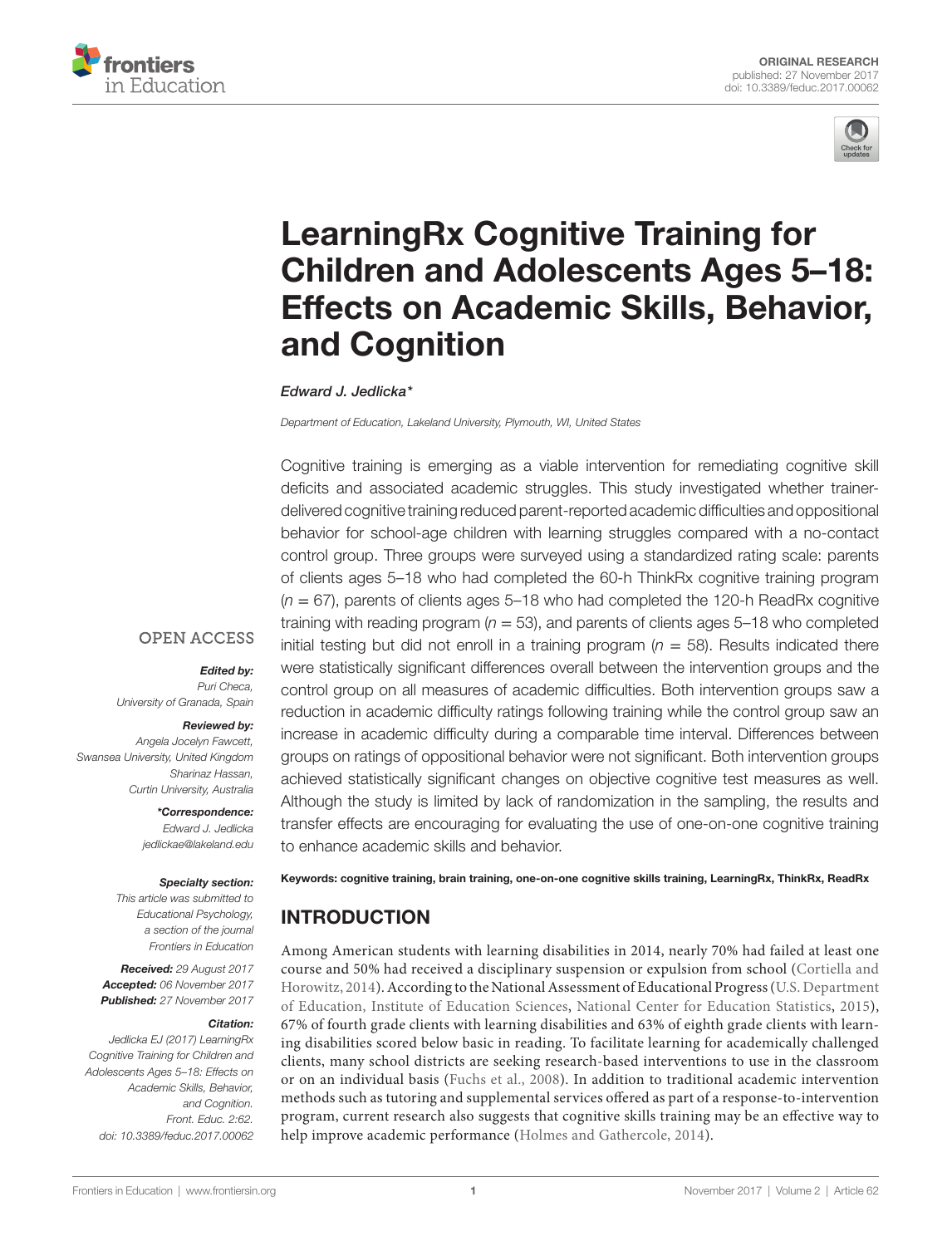Cognitive training is a rapidly growing intervention for improving cognitive function for many populations including the elderly, survivors of traumatic brain injury, and clients with learning disabilities. However, the results of extant research on cognitive training for children are inconsistent at best. There is also a glaring gap in the literature on how cognitive training transfers to real-life functioning, and evidence of parentreported changes in behavior following cognitive training is sparse. In response to the question of whether outcomes following cognitive training include functional benefits, the current study's primary aim was to examine the real-life benefits of clinician-delivered cognitive training on academic skills and oppositional behavior among school-age clients. A secondary aim of the study was to examine objectively measured cognitive outcomes for children who completed cognitive training.

## Cognitive Training Effects on Cognition

In the last decade, a revolution in learning theory and educational psychology has brought dramatic changes in our current understanding of cognitive development processes. This new direction for learning theory and cognitive education was influenced in part by Feuerstein's mediated learning experience approach to education ([Kozulin and Presseisen, 1995](#page-11-4)). Feuerstein's theory of cognitive structural modifiability concentrates on the experience of mediated learning, which is the intentional process of focusing a learner's interaction with the world [\(Feuerstein et al., 2010\)](#page-11-5). Mediated learning experiences are critical to the development of the unique human conditions of modifiability, or the capacity to benefit from exposure to stimuli in a more generalized way ([Feuerstein, 1990\)](#page-11-6).

Research also indicates that brain training can change cognitive functioning based on concepts of neural plasticity and environmental stimulation. For example, [Willis et al. \(2006\)](#page-12-0) cites evidence that sustained engagement in cognitively stimulating activities impacts neural structure and given appropriate practice, humans consequently improve on essentially every task performed. [Nouchi et al. \(2013\)](#page-11-7) suggest that adaptive cognitive training techniques in particular reveal far transfer effects. Furthermore, new research on brain training programs has been shown to manifest both near transfer and far transfer of training-specified tasks as well as other non-trained cognitive functions ([Smith et al., 2015](#page-11-8)). Encouraging outcomes following cognitive training include significant post-training improvement in working memory ([Dahlin, 2013\)](#page-11-9), processing speed [\(Gibson](#page-11-10) [et al., 2015](#page-11-10)), and general intelligence ([Jausovec and Jausovec,](#page-11-11) [2012;](#page-11-11) [Carpenter et al., 2016\)](#page-11-12). Evidence of improvements in math and reading skills were found in a study using BrainWare Safari with children with learning disabilities ([Avtzon, 2012](#page-10-0)). Neural activity changes following cognitive training have also been documented [\(Westerberg and Klingberg, 2007](#page-12-1)). However, there are many studies that do not support the use of cognitive training for remediating cognitive deficits. For example, a meta-analysis of 13 cognitive training programs indicated consistently low-effect sizes for the training effect on executive functions [\(Karch et al.,](#page-11-13) [2013\)](#page-11-13). Further, [Redick et al. \(2013\)](#page-11-14) found no evidence of intelligence improvement following working memory training—a finding consistent with the oft-cited analysis of [Melby-Lervag](#page-11-15) [and Hulme \(2016\)](#page-11-15) whose review of working memory training studies produced "no convincing evidence" that training leads to cognitive benefits.

# Cognitive Training Effects on Academic and Learning Skills

Although prior cognitive training studies lend insight on neural plasticity, further research is needed to investigate the transfer of cognitive change to academic success. Despite the controversy surrounding the efficacy of cognitive training, brain training interventions have gained appeal in the past decade for both educators and clinicians as an alternative and supplement to traditional skills-based approaches for learning [\(Kearns and Fuchs, 2013](#page-11-16)). [Fiorello and Primerano \(2005\)](#page-11-17) state that underlying cognitive abilities are associated with academic achievement in school, and contend the way a client processes, stores, retrieves, and analyzes information influences how that client will perform in school. Thus, certain specific abilities may be important for understanding the development of particular skills above and beyond the understanding gained from general cognitive and achievement clusters. Several studies on cognitive training support this notion. For example, [Shiran and Breznitz](#page-11-18)  [\(2011\)](#page-11-18) reported improvements in decoding, reading rate, and comprehension for both dyslexic and skilled readers following working memory training—suggesting a relationship between working memory capacity and reading ability. [Dunning and](#page-11-19)  [Holmes \(2014\)](#page-11-19) also found improvements in 6-year-olds' reading and math grades following 23 sessions of computerized executive function training. [Titz and Karbach \(2014\)](#page-11-20) assert that interventional training in working memory and executive function has been shown to amplify academic achievement.

However, there is contrasting evidence as well. In a randomized controlled trial of Fast ForWord—a reading intervention that targets auditory and visual discrimination, attention, and working memory—researchers found little differences among the three intervention groups and the control group ([Gillam](#page-11-21)  [et al., 2008\)](#page-11-21). A study using the Cognitive Training for Children inductive reasoning intervention also failed to show significant differences between treatment and controls on measures of academic achievement ([Barkl et al., 2012\)](#page-10-1). Similarly, an adaptive working memory training program also failed to affect treatment and controls differently on measures of single-word reading, spelling skills, or mathematics tests ([Henry et al., 2014](#page-11-22)). Indeed, the results are mixed.

# Cognitive Training Effects on Behavior

Although there is some evidence that cognitive skills training improves standardized test scores and academic achievement, behavioral changes are important to address as well. [Rabipour](#page-11-23)  [and Raz \(2012\)](#page-11-23) suggest that cognitive training can produce changes measured at the behavioral as well as the neuroanatomical and functional levels. Early research in this area reveals that computer-based cognitive rehabilitation for patients with addiction-related neurological deficits improved both cognitive functioning and socially appropriate behaviors [\(Fals-Stewart](#page-11-24)  [and Lucente, 1994\)](#page-11-24). In other words, behavioral improvements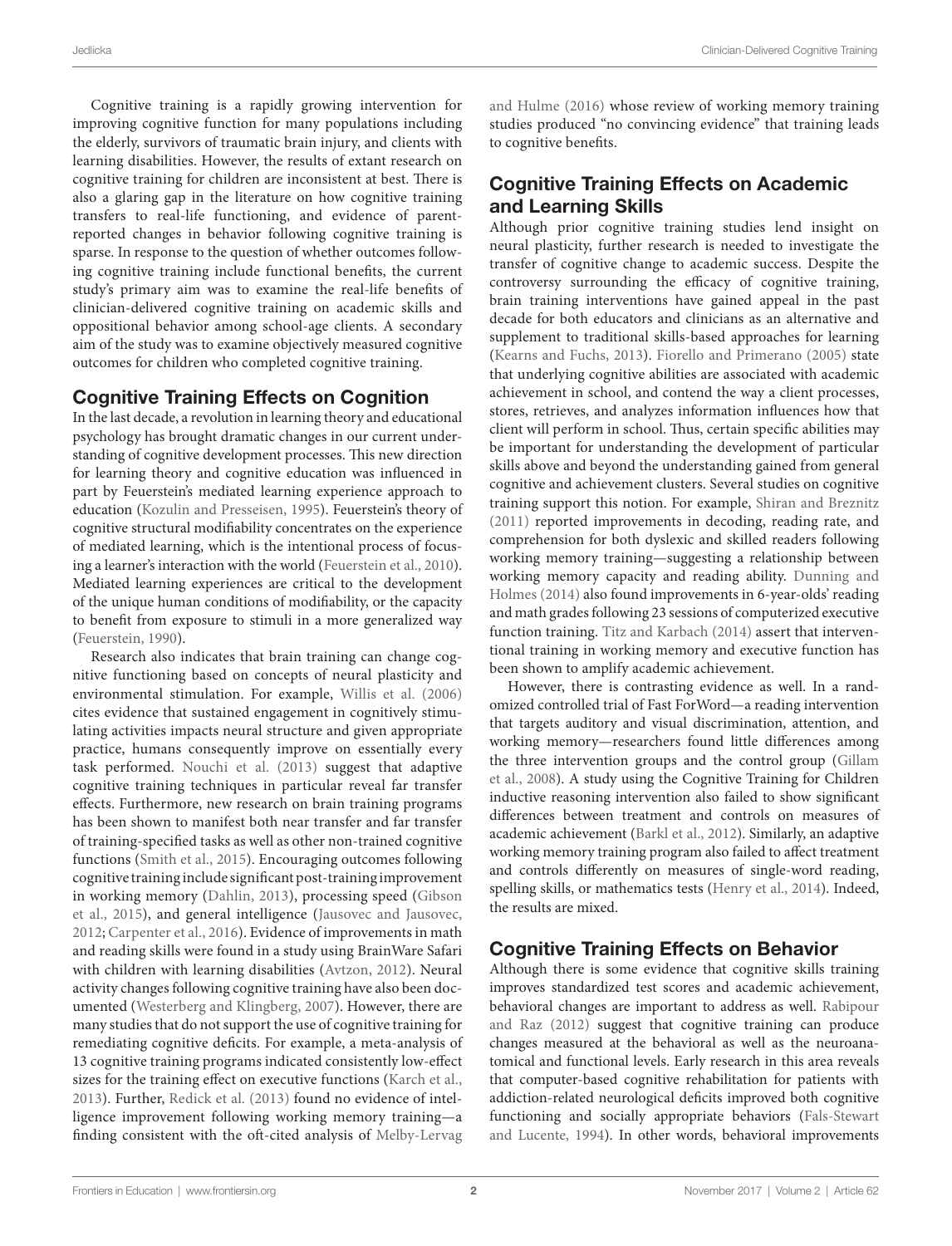coincided with increases in neurological functioning. More recently, a meta-analysis of cognitive training studies [\(Karch](#page-11-13) [et al., 2013](#page-11-13)) revealed favorable effects on secondary measures of outcomes such as behavior, regardless of academic gains. In addition, [Farias et al. \(2017\)](#page-11-25) reported a reduction in both internalizing and externalizing behavior problems following cognitive training with Captain's Log for children with ADHD. Yet, there is extant research with opposing findings. Three studies using the Cogmed working memory training program failed to find parent-reported improvements in behavior ([Gray et al., 2012](#page-11-26); [Egeland et al.,](#page-11-27) [2013;](#page-11-27) [Chacko et al., 2014](#page-11-28)). Although other studies have shown improvements in parent-reported behavior [\(Green et al., 2012\)](#page-11-29) and teacher ratings of oppositional behavior ([Beck et al., 2010\)](#page-10-2), the ratings did not differ significantly from the control groups in either study.

The aim of the current study was to examine parent-reported academic and behavioral benefits—as well as cognitive improvements—from clinician-delivered LearningRx cognitive training interventions. Prior research on LearningRx has revealed significant gains in cognitive skills following cognitive training. In a randomized controlled trial with children ages 8–14 with learning difficulties, there were statistically significant differences between intervention and controls on measures of working memory, long-term memory, auditory processing, visual processing, logic and reasoning, processing speed, and IQ score ([Carpenter](#page-11-12) [et al., 2016\)](#page-11-12). These results were similar to an earlier controlled study [\(Gibson et al., 2015\)](#page-11-10) and corroborate observational study findings on nearly 18,000 clients between 2010 and 2015 ([Moore](#page-11-30) [and Wainer, 2016\)](#page-11-30). In a randomized controlled study with high-school students, magnetic resonance imaging revealed increased global connectivity in the LearningRx group as well as connections that correlated with gains on cognitive test scores ([Ledbetter et al., 2016](#page-11-31)). However, a controlled study on transfer effects of LearningRx cognitive training has not been conducted. By examining parent ratings of intervention and control groups, the current two-part study addresses that gap in the literature. The study also examined changes in cognitive test scores for the intervention groups.

The questions answered by the first part of the study were:

- (a) Does the completion of the ThinkRx or ReadRx cognitive training program reduce symptoms of academic difficulty as reported by parents?
- (b) Does the completion of the ThinkRx or ReadRx cognitive training program reduce symptoms of oppositional behavior as reported by parents?
- (c) Is there a statistically significant difference in parent-reported ratings of academic difficulty and oppositional behavior between clients who complete the ThinkRx or ReadRx cognitive training and clients who do not?

For the first part of the study, we hypothesized that:

H1. Participants who completed cognitive training with ThinkRx or ReadRx would have reduced symptoms of academic difficulty as reported by parents compared with the control group.

H2. Participants who completed cognitive training with ThinkRx or ReadRx would have reduced symptoms of oppositional behavior as reported by parents compared with the control group.

For the second part of the study, we examined the change from pre-test to post-test in cognitive function as measured by the Woodcock Johnson III (WJ III)—Tests of Cognitive Abilities, for both intervention groups. The questions answered by the study were:

- (a) Did participants who completed the ThinkRx or ReadRx cognitive training program achieve statistically significant changes in cognitive test scores?
- (b) Were there statistically significant differences between the two intervention groups on changes in cognitive test scores?

For the second part of the study, we hypothesized that:

- H3. Participants who completed cognitive training with ThinkRx or ReadRx would have statistically significant changes in cognitive skills as measured by the WJ III.
- H4. There would be no difference between intervention groups on changes in cognitive skills as measured by the WJ III.

# MATERIALS AND METHODS

## **Participants**

Prior to recruiting participants, the author obtained ethics approval by Capella University's Institutional Review Board for his doctoral dissertation research. Participants were recruited *via* an email invitation sent by LearningRx headquarters to 6,000 parents of clients who had completed a pre-assessment consultation or a training program at any of the 88 LearningRx cognitive training centers in the United States. Parents replied to the email if they were interested in participating. A link to the full description of the study was then sent to those interested participants where they gave online informed consent and completed the Learning Skills Rating Scale (LSRS) *via* a web-based survey. LearningRx headquarters then provided the author with the cognitive testing and pre-test LSRS survey results previously completed by the same participants when their children had completed testing at a LearningRx center. Because only parent survey and archived test data were collected, assent from children was not required.

The sample for the current study included 178 clients between the ages of 5 and 18 ( $M = 12.1$ ), including 78 females (44%) and 100 males (56%). Participants who completed the LSRS were placed in one of three groups: those who had completed a 60-h cognitive training program (ThinkRx), those who had completed a 120-h cognitive training plus reading program (ReadRx), and those who had completed an initial assessment but had not enrolled in a cognitive training program (Control).

The ThinkRx group ( $n = 67$ ) included 29 females and 38 males with parent-reported disabilities of ADHD (*n* = 22), autism  $(n = 3)$ , dyslexia  $(n = 4)$ , and speech delay  $(n = 4)$ . The ReadRx group ( $n = 53$ ) included 27 females and 26 males with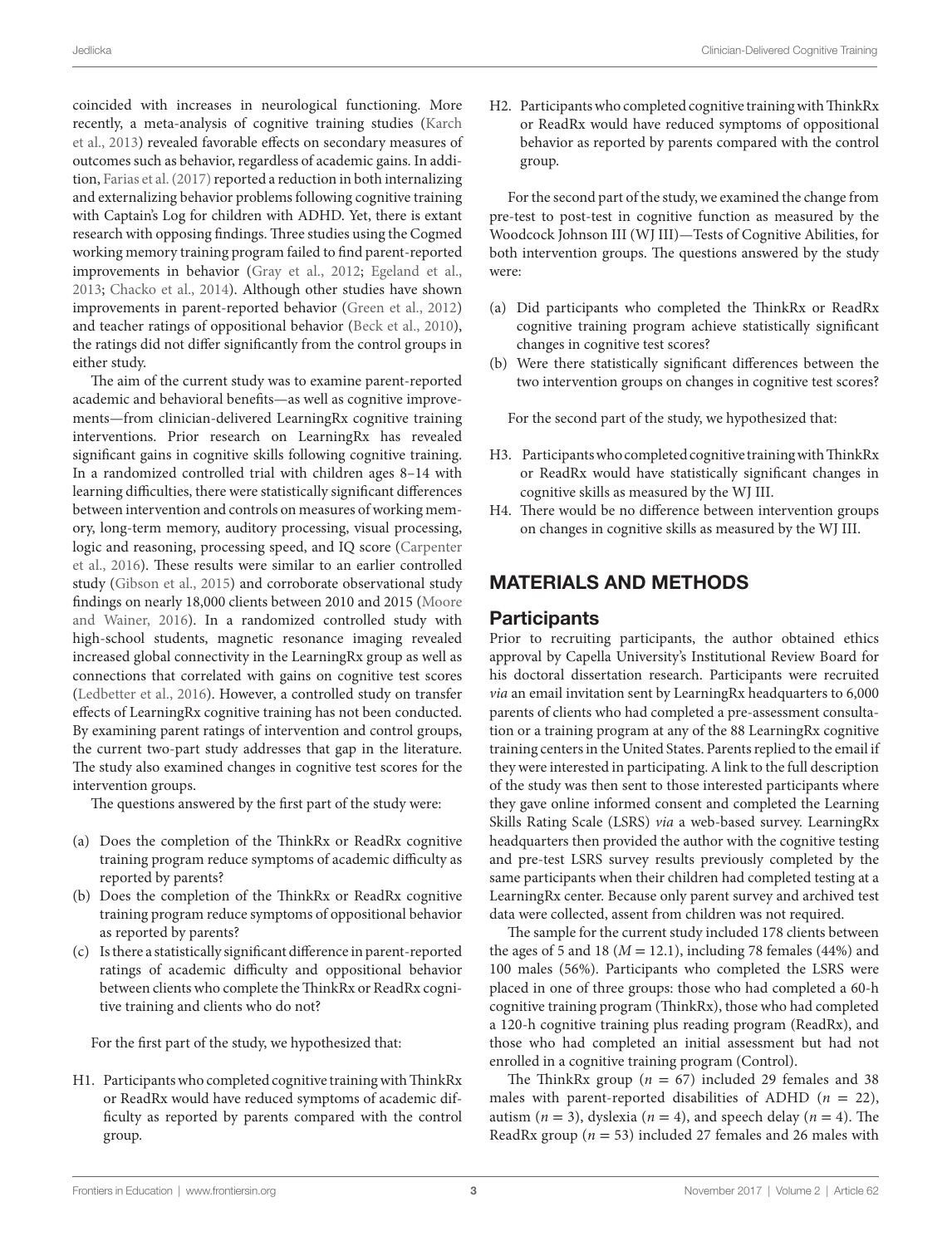parent-reported disabilities of ADHD ( $n = 18$ ), autism ( $n = 3$ ), dyslexia ( $n = 12$ ), and speech delay ( $n = 9$ ). The control group (*n* = 58) included 22 females and 36 males with parent-reported disabilities of ADHD ( $n = 17$ ), autism ( $n = 4$ ), dyslexia ( $n = 6$ ), and speech delay ( $n = 7$ ). In the current study, the clients in the ThinkRx intervention group had completed 4–5 h of training each week for an average of 12 weeks. Clients in the ReadRx group had attended 4–5 h of training per week for an average of 24 weeks.

## Procedures

For the current study, we used a quasi-experimental design to examine the pre-training to post-training differences in academic difficulty and oppositional behavior symptoms of participants who had and had not completed a LearningRx cognitive training program; and the archived cognitive test data from participants who had completed the ThinkRx or ReadRx intervention.

## Intervention

The LearningRx cognitive training programs are delivered oneon-one by a cognitive trainer during 60–90-min training sessions 3–4 days per week. The programs target seven primary cognitive skills as well as multiple sub-skills through intense and repeated engagement in mental tasks. Using a synergistic "drill for skill" approach to mastering each task, the cognitive trainers use adaptive levels of intensity, hierarchical sequencing, task loading, and dynamic feedback to move clients through the curriculum. Trainers keep every training session focused and demanding to push clients beyond their current skill levels, including adding deliberate distractions to tax the client's focus and attention skills. The use of a metronome adds an element of multi-tasking while also increasing the intensity of the training procedures. Client workbooks outline a detailed progression of mastery over each training procedure to ensure fidelity of intervention implementation across clients.

All LearningRx clients complete ThinkRx ([Gibson et al.,](#page-11-32) [2003b](#page-11-32)), the 60-h basic proprietary cognitive training intervention that uses 23 different mental training procedures with more than 1,000 adaptive difficulty levels. The program is detailed in [Carpenter et al. \(2016\),](#page-11-12) but **[Figure 1](#page-3-0)** illustrates an example of a training task. Memory Match is a working memory training task that also targets visual discrimination, processing speed, visual span, and sustained attention. The client and trainer sit across from each other with a workboard between them. The trainer creates a pattern of cards on his side of the board and the client recreates the pattern from memory while counting on beat to the metronome. There are nine difficulty levels and 34 variations of this training task.

At LearningRx cognitive training centers, a reading program is an optional follow-on to the ThinkRx program for clients with reading difficulties. The ReadRx ([Gibson et al., 2003a](#page-11-33)) proprietary training program is an additional 60 h of an intensive soundto-code reading and spelling intervention delivered through the cognitive training methodology. Clients receive training on auditory processing, basic code, and complex coding skills to target improved reading rate, accuracy, fluency, comprehension,



<span id="page-3-0"></span>FIGURE 1 | Example of a working memory training task.

spelling, and writing. The ReadRx program includes seven lessons on basic reading code such as three letter clusters and/aw/ versus/au/, followed by 15 lessons on complex reading code such as the schwa, word parts, and code overlap for vowels. Auditory processing drills focus on tasks to master phoneme manipulation skills such as blending, segmenting, switching, and dropping.

## Measures

#### Academic Skills and Behavior Rating Scale

The pre- and post-training parent survey instrument used in the current study is the *LSRS* ([Gibson, 2007](#page-11-34)). Completed by parents as part of the intake assessment battery at LearningRx centers, the LSRS is a 64-item survey of functioning in six academic skill areas (paying attention, timeliness of work, basic reading skills, remembering instructions and facts, visualization, and problemsolving skills) as well as ratings of oppositional behavior. Ratings are based on a Likert scale from 0 to 4, representing *less often* to *significantly more*, in response to the prompt, "Compared with others of the same age and gender, this behavior occurs…." The LSRS has been validated for use with clients ages 5–18 on a sample of 624 same-age peers. Coefficient alphas for each index range from 0.81 to 0.89 with the exception of the sensory motor skills index (0.74). Sensory motor skills, however, are not included as part of the current study and are no longer measured in the revised LSRS instrument [\(Gibson, 2014\)](#page-11-35). Split-half reliability indices range from 0.82 to 0.92. Concurrent validity coefficients with the WJ III Tests of Cognitive Abilities range from 0.27 to 0.47. The range of scores for each skill is 0–24. The greater the score, the more significant the symptoms. Lower scores indicate less difficulty with that skill.

## *Academic Skills Ratings*

Ratings are based on eight survey items per skill. Ratings of *paying attention* include items like: is distracted from the task at hand,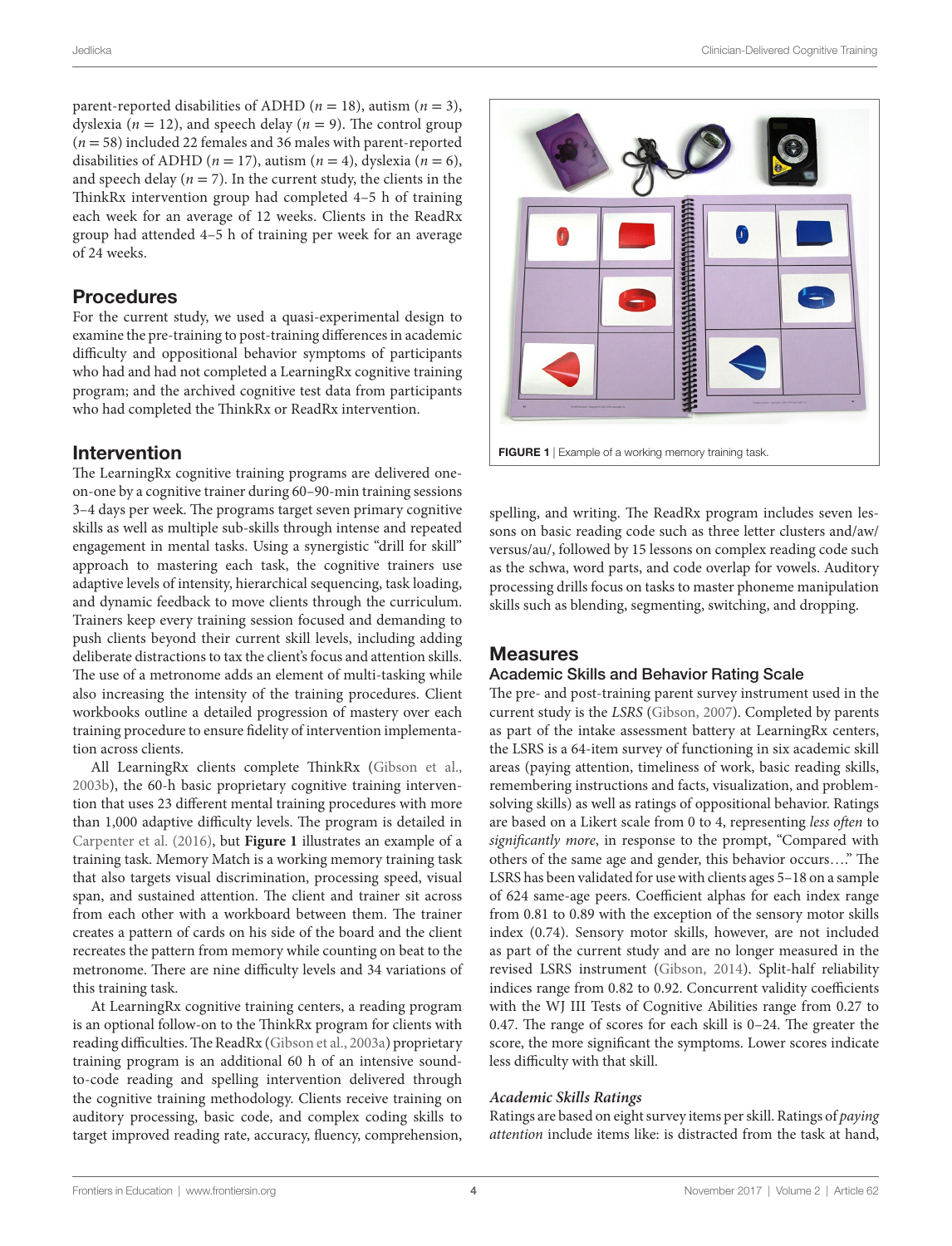is impulsive, has difficulty maintaining attention, has difficulty organizing activities, avoids prolonged mental effort, and has difficulty remembering things just heard. Items on the index for *timeliness of work* include: completes math assignments slowly, is often one of the last to complete tasks, reading is slow, takes a long time to complete tasks, and writing assignments take too long. Items on the index for *basic reading skills* include: poor reading comprehension, difficulty sounding out unknown words, avoids reading, oral reading is slow or choppy, and has difficulty finding words for oral expression. Items on the index for *remembering instructions and facts* include: often asks to have things repeated, has difficulty remembering phone numbers, has difficulty following verbal directions, has difficulty recalling stories or jokes, and needs to reread or restudy materials. Items on the index for *problem-solving skills* include: has difficulty planning steps to solve problems, takes a while to catch on to new things, has difficulty understanding stories, and avoids games like chess or checkers. Items on the index for *visualization skills* include: poor sense of direction, misreads similar words, has difficulty with puzzles, and has difficulty creating mental pictures.

#### *Behavioral Skills Rating*

Oppositional behavior is assessed using eight survey items. Example items include: is angry or resentful, refuses requests or disobeys rules, loses temper, argues with authority figures, holds grudges or seeks revenge, and blames others for mistakes.

#### Cognitive Assessment

#### *WJ III–Tests of Cognitive Abilities (WJ III–COG)*

Participants in both intervention groups were tested by a master's-level clinician before and after completing a training program using seven subtests from the WJ III–COG, including Visual-Auditory Learning, Spatial Relations, Sound Blending, Concept Formation, Visual Matching, Numbers Reversed, and Pair Cancelation. The WJ III–COG has been extensively researched and found to have strong psychometric properties, including reliability coefficients of 0.80 and above and concurrent validity correlations of 0.67–0.76 ([McGrew et al., 2007](#page-11-36)). The Visual-Auditory Learning test requires encoding and retrieval of auditory and visual associations, and measures long-term retrieval and semantic memory. The client is taught a rebus and is then asked to recall the meaning of each picture. The Spatial Relations test requires the client to match puzzle pieces to a completed shape to assess visual processing skills. The Sound Blending test measures auditory processing ability by requiring the client to listen to a series of sounds and then blend them to form a word. The Concept Formation test assesses fluid reasoning and inductive logic by requiring the client to apply rules to a set of shapes that share similarities and differences. The Visual Matching test measures perceptual processing speed by requiring the client to identify sets of similar numbers within a time limit. The Numbers Reversed test requires the client to repeat a series of numbers in reverse order and measures short-term and working memory. The Pair Cancellation test measures broad attention and concentration by requiring the client to identify pairs of matching pictures within a set amount of time while maintaining sustained attention and vigilance on the task.

## Statistical Analyses Preliminary Analyses

An analysis of variance indicated no significant pre-test differences between the three groups on disability (*p*s > 0.05) or gender  $(p = 0.39)$ . After Bonferroni correction for multiple comparisons and adjusting the alpha to  $p < 0.007$ , differences between groups were not significant on pre-test ratings of oppositional behavior  $(p = 0.21)$ , paying attention  $(p = 0.08)$ , speed of work  $(p = 0.05)$ , or problem-solving skills ( $p = 0.01$ ). There were, however, pre-test differences between groups on remembering ( $p = 0.003$ ), visualization ( $p = 0.002$ ), and basic reading skills ( $p = 0.00$ ).

#### Main Analyses

To examine difference between all three groups on the changes in symptom ratings from pre-training to post-training, data were analyzed using multivariate analysis of covariance (MANCOVA) on post-training symptom ratings as the dependent variables with the pre-training ratings as covariates. A Bonferroni correction was applied in SPSS due to the number of comparisons. Effect sizes were estimated using partial eta squared. Linear regression was conducted to determine if age or gender were predictors of differences in outcomes. To examine changes in cognitive test scores for the intervention groups, paired samples *t*-tests were conducted on pre- and post-scores to determine within group significant pre-test to post-test change, and a reliability-corrected analysis of covariance (MANCOVA) on change scores using corrected pre-test values as the covariate to examine differences between intervention groups. Then, the same analyses were repeated with two subgroups: ages  $5-12$  ( $n = 135$ ) and ages  $13-18$  $(n = 43)$ .

# RESULTS

Visual inspection of the data revealed that symptom ratings of overall academic difficulty and behavior decreased for both the ReadRx and ThinkRx intervention groups, and difficulty ratings increased for the control group. The omnibus MANCOVA indicated significant differences between the groups on the combined dependent variables when controlling for pre-training symptom ratings, *F* (2, 174) = 2.3, *p* = 0.004, Wilks' Λ = 0.82, partial  $\eta^2 = 0.09$ . The results of the regression analysis indicated that neither age ( $p = 0.71$ ) nor gender ( $p = 0.66$ ) were significant predictors of change in academic difficulty ratings reported by parents. Results of parent-reported ratings on the individual academic skills and oppositional behavior for all three groups are detailed in the following sections, followed by results of cognitive testing for the intervention groups which show statistically significant changes from pre-test to post-test with large to very large effect sizes across all cognitive skills.

# Intervention Effects on Parent-Reported Change in Academic Skills

Bonferroni-corrected *post hoc* univariate tests and pairwise comparisons on the difficulty ratings of individual academic skills revealed a similar trend. **[Figure 2](#page-5-0)** illustrates pre-training and post-training parent ratings for each individual academic skill.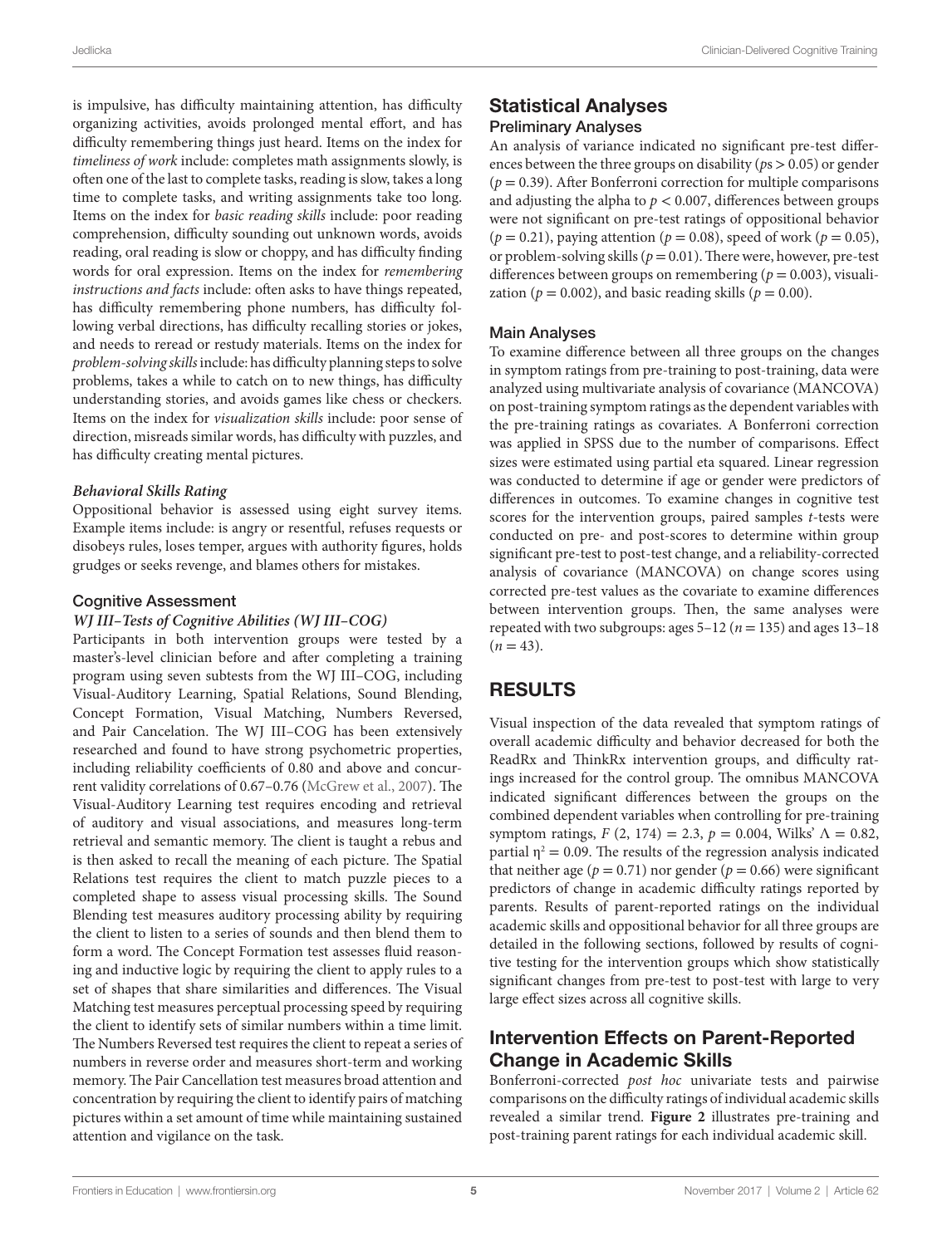

## <span id="page-5-0"></span>Difficulty Paying Attention

There was an overall significant difference between groups on post-training parent ratings of *difficulty paying attention*,  $F(2, 168) = 10.4, p < 0.001$ , partial  $\eta^2 = 0.11$ , with significant differences between the control group and the ReadRx group  $(p < 0.001)$  and between the control group and the ThinkRx group ( $p = 0.001$ ), but no significant difference between the two intervention groups. In the subsample of participants ages 5–12, there was an overall significant difference between groups,  $F(2, 125) = 5.6$ ,  $p = 0.005$ , partial  $\eta^2 = 0.08$ , with significant differences between the control group and the ReadRx group ( $p = 0.005$ ) but no significant differences between the control group and the ThinkRx group ( $p = 0.09$ ) or between the two intervention groups ( $p = 0.73$ ). In the subsample of participants ages 13–18, there was an overall significant difference between groups,  $F(2, 33) = 3.3$ ,  $p = 0.04$ , partial  $\eta^2 = 0.17$ , with significant differences between the control group and the ThinkRx group ( $p = 0.04$ ) but no significant differences between the control group and the ReadRx group ( $p = 0.53$ ) or between the two intervention groups ( $p = 1.0$ ).

## Speed of Work

There was an overall significant difference between groups on post-training parent ratings of *speed of work*,  $F(2, 168) = 13.0$ ,  $p < 0.001$ , partial  $\eta^2 = 0.13$ , with significant differences between the control group and the ReadRx group ( $p < 0.001$ ) and between the control group and the ThinkRx group ( $p < 0.001$ ), but no significant difference between the two intervention groups. In the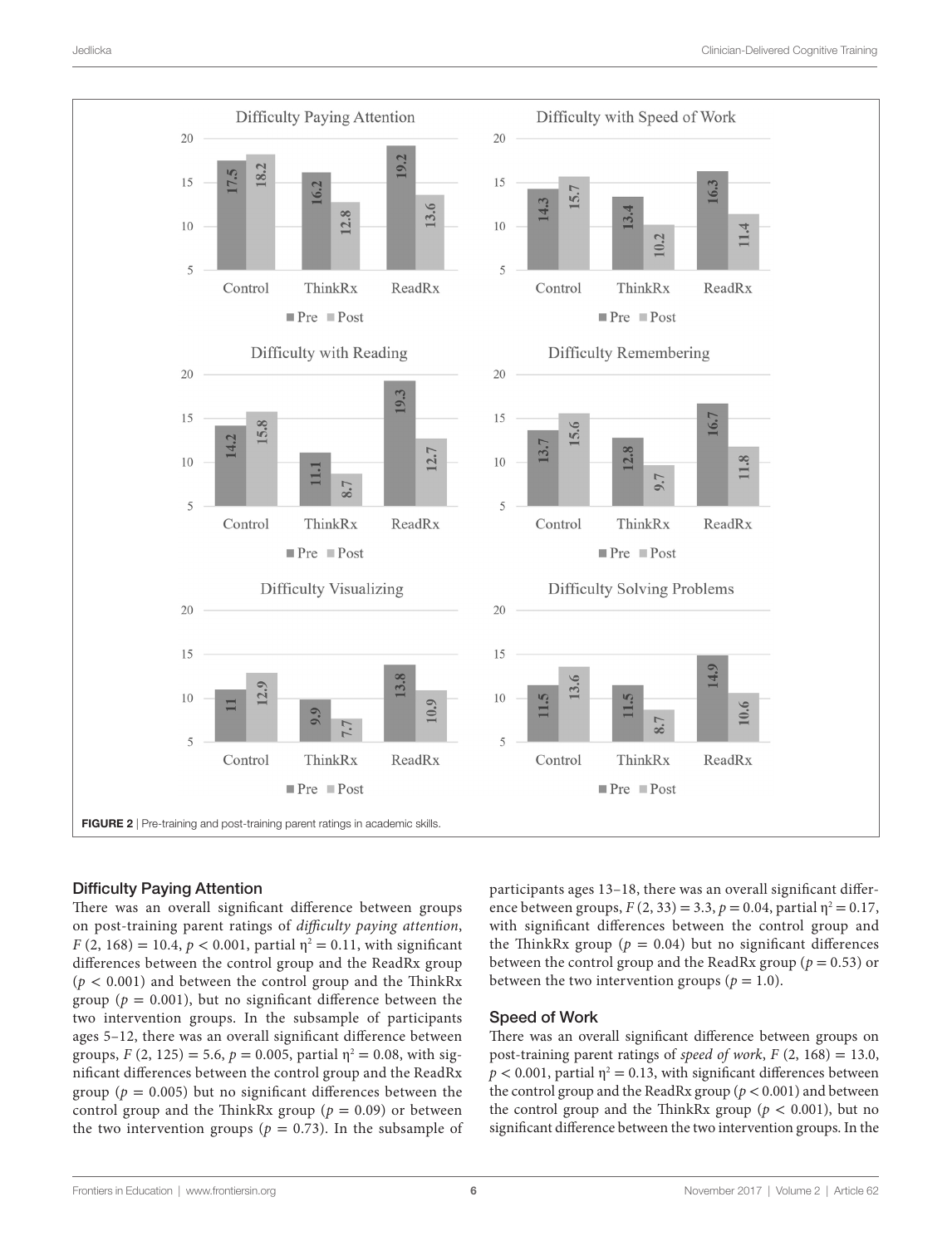subsample of participants ages 5–12, there was an overall significant difference between groups,  $F(2, 125) = 8.1$ ,  $p < 0.001$ , partial  $\eta^2$  = 0.12, with significant differences between the control group and the ReadRx group ( $p < 0.001$ ) and between the control group and the ThinkRx group ( $p = 0.03$ ), but no significant difference between the two intervention groups ( $p = 0.47$ ). In the subsample of participants ages 13–18, there was an overall significant difference between groups,  $F(2, 33) = 3.9$ ,  $p = 0.03$ , partial  $\eta^2 = 0.20$ , with a significant difference between the control group and the ThinkRx group ( $p = 0.02$ ) but no significant differences between the control group and the ReadRx group ( $p = 0.64$ ) or between the two intervention groups ( $p = 0.82$ ).

#### Basic Reading Skills

There was an overall significant difference between groups on post-training parent ratings of *basic reading skills*, *F* (2, 168) = 11.7,  $p < 0.001$ , partial  $\eta^2 = 0.12$ , with significant differences between the control group and the ReadRx group (*p* < 0.001) and between the control group and the ThinkRx group ( $p < 0.001$ ), but no significant difference between the two intervention groups. In the subsample of participants ages 5–12, there was an overall significant difference between groups,  $F(2, 125) = 6.2$ ,  $p = 0.003$ , partial  $\eta^2$  = 0.09, with significant differences between the control group and the ReadRx group ( $p = 0.003$ ) and between the control group and the ThinkRx group ( $p = 0.04$ ), but no significant difference between the two intervention groups ( $p = 0.88$ ). In the subsample of participants ages 13–18, there was an overall significant difference between groups,  $F(2, 33) = 3.4$ ,  $p = 0.04$ , partial  $\eta^2 = 0.17$ , with a significant difference between the control group and the ThinkRx group ( $p = 0.03$ ) but no significant differences between the control group and the ReadRx group ( $p = 0.50$ ) or between the two intervention groups ( $p = 1.0$ ).

## Remembering Instructions and Facts

There was an overall significant difference between groups on post-training parent ratings of *remembering instructions and*   $facts, F(2, 168) = 11.8, p < 0.001,$  partial  $\eta^2 = 0.12$ , with significant differences between the control group and the ReadRx group  $(p < 0.001)$  and between the control group and the ThinkRx group ( $p < 0.001$ ), but no significant difference between the two intervention groups. In the subsample of participants ages 5–12, there was an overall significant difference between groups, *F* (2, 125) = 5.4,  $p = 0.006$ , partial  $\eta^2 = 0.08$ , with significant differences between the control group and the ReadRx group  $(p = 0.005)$  and no significant difference between the control group and the ThinkRx group ( $p = 0.12$ ), or between the two intervention groups ( $p = 0.66$ ). In the subsample of participants ages 13–18, there was an overall significant difference between groups,  $F(2, 33) = 5.9$ ,  $p = 0.006$ , partial  $\eta^2 = 0.27$ , with a significant difference between the control group and the ThinkRx group ( $p = 0.005$ ) but no significant differences between the control group and the ReadRx group ( $p = 0.48$ ) or between the two intervention groups ( $p = 0.43$ ).

#### Problem-Solving

There was an overall significant difference between groups on post-training parent ratings of *problem-solving* [*F* (2, 168) = 8.9,  $p < 0.001$ , partial  $\eta^2 = 0.10$ , with significant differences between the control group and the ReadRx group ( $p = 0.005$ ) and the ThinkRx group ( $p < 0.001$ ), but no significant difference between the two intervention groups. In the subsample of participants ages 5–12, there was an overall significant difference between groups,  $F(2, 125) = 3.7$ ,  $p = 0.03$ , partial  $\eta^2 = 0.06$ , with significant differences between the control group and the ReadRx group ( $p = 0.04$ ) and no significant difference between the control group and the ThinkRx group ( $p = 0.12$ ) or between the two intervention groups ( $p = 1.0$ ). In the subsample of participants ages 13–18, there was an overall significant difference between groups,  $F(2, 33) = 5.4$ ,  $p = 0.009$ , partial  $\eta^2 = 0.25$ , with a significant difference between the control group and the ThinkRx group ( $p = 0.008$ ) but no significant differences between the control group and the ReadRx group ( $p = 0.72$ ) or between the two intervention groups ( $p = 0.37$ ).

#### Visualization

There was an overall significant difference between groups on post-training parent ratings of *visualization*, *F* (2, 168) = 6.8,  $p = 0.001$ , partial  $\eta^2 = 0.08$ , with significant differences between the control group and the ThinkRx group ( $p = 0.002$ ) and the ReadRx group ( $p = 0.04$ ) but no significant difference between the two intervention groups. In the subsample of participants ages 5–12, there was an overall significant difference between groups,  $F(2, 125) = 4.8$ ,  $p = 0.01$ , partial  $\eta^2 = 0.07$ , with significant differences between the control group and the ReadRx group  $(p = 0.01)$  and a nearly significant difference between the control group and the ThinkRx group ( $p = 0.05$ ) but no significant difference between the two intervention groups ( $p = 1.0$ ). In the subsample of participants ages 13–18, there was not an overall significant difference between groups,  $F(2, 33) = 2.3$ ,  $p = 0.10$ , partial  $\eta^2 = 0.13$  on parent ratings of visualization skills.

# Intervention Effects on Parent-Reported Change in Oppositional Behavior

Parent ratings of oppositional behavior decreased for both the intervention groups, and ratings increased for the control group. **[Figure 3](#page-7-0)** illustrates the pre-training and post-training parent ratings in oppositional behavior by group. The trend for the control group indicates a slight increase in oppositional behavior ratings by parents while the trends for both intervention groups reveal a downward trend in oppositional behavior ratings reported by parents. Bonferroni-corrected *post hoc* univariate tests and pairwise comparisons on the ratings of oppositional behavior revealed a similar trend but were not significant in the subsamples.

There was an overall significant difference between groups on post-test ratings of *oppositional behavior* [*F* (2, 168) = 3.4,  $p = 0.04$ , partial  $\eta^2 = 0.04$ , with a significant difference between the control group and the ThinkRx group ( $p = 0.03$ ) but no significant difference between the control group and the ReadRx group ( $p = 0.31$ ) or between the two intervention groups. In the subsample of participants ages 5–12, there was not an overall significant difference between groups,  $F(2, 125) = 1.2$ ,  $p = 0.29$ , partial  $\eta^2 = 0.02$ . In the subsample of participants ages 13–18, there was not an overall significant difference between groups,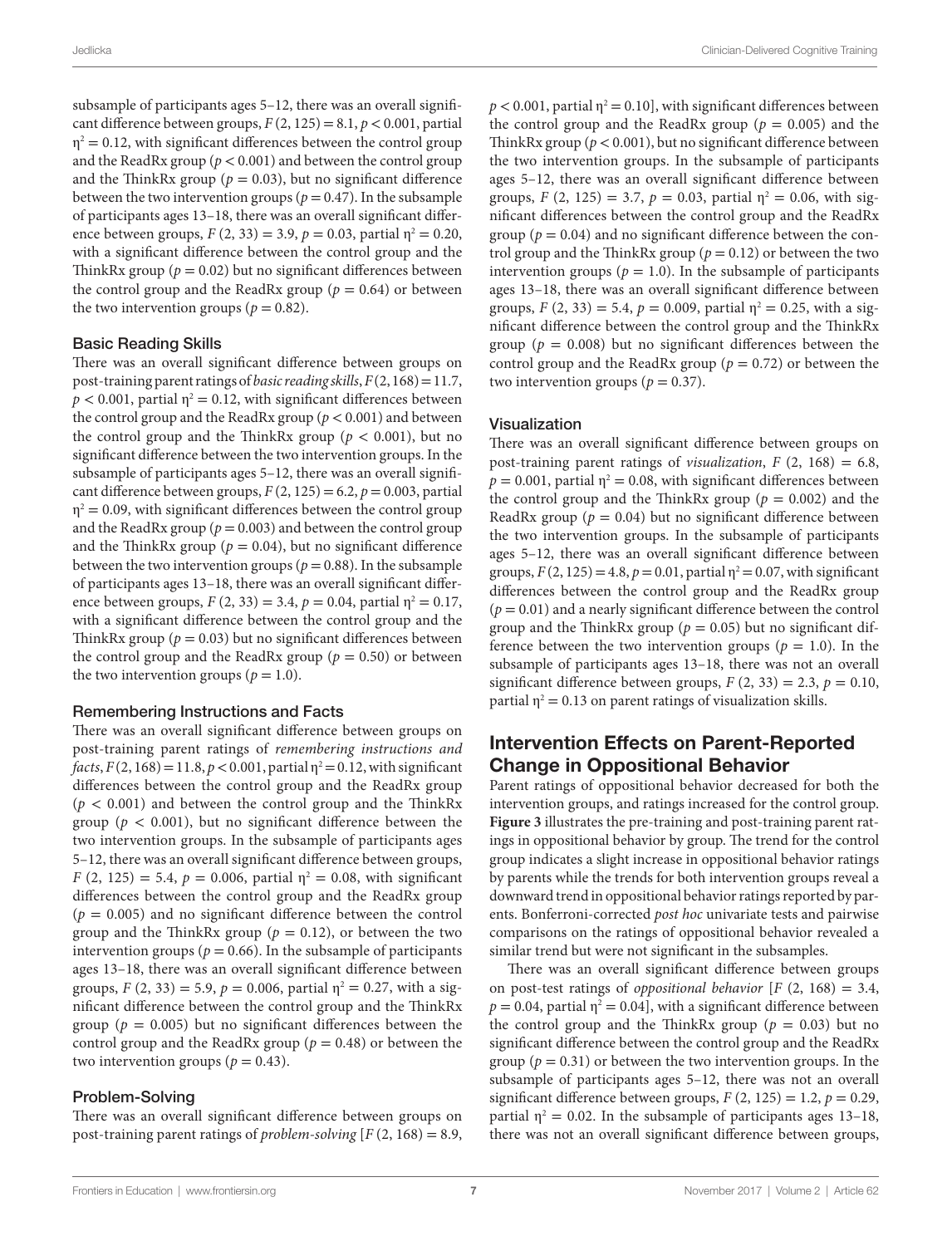

<span id="page-7-0"></span>*F* (2, 33) = 2.1,  $p = 0.13$ , partial  $\eta^2 = 0.11$  on parent ratings of oppositional behavior.

Finally, to see if the results varied by age or gender, we ran linear regression analyses with age and gender as predictors of post-training changes. The results of the analysis indicated that age was not a significant predictor of change in oppositional behavior symptoms ( $p = 0.23$ ). The results of the analysis indicated that gender was also not a significant predictor of change in oppositional behavior symptoms ( $p = 0.82$ ).

# Overall Intervention Effect on Objective Cognitive Test Scores in Both Intervention **Groups**

A paired samples *t*-test was conducted on pre-test and post-test WJ III–COG scores for all clients who had completed a LearningRx intervention. After Bonferroni correction for seven comparisons, the results indicated statistically significant changes from pre-test to post-test with large to very large effect sizes across all cognitive skills: long-term memory  $[t (116) = -11.0, p < 0.001, 95\%]$ CI (−15.7, −10.9), *d* = 1.02], visual processing [*t* (116) = −8.2, *p* < 0.001, 95% CI (−8.6, −5.3), *d* = 0.76], auditory processing [*t* (74) =−8.2, *p*< 0.001, 95% CI (−12.9, −7.9), *d*= 0.95], reasoning

[*t* (115) = −11.0, *p* < 0.001, 95% CI (−12.8, −8.9), *d* = 1.02], processing speed [*t* (87) = −5.6, *p* < 0.001, 95% CI (−11.4, −5.4), *d* = 0.60], working memory [*t* (113) = −7.06, *p* < 0.001, 95% CI (−12.6, −7.1), *d* = 0.66], and attention [*t* (116) = −13.1, *p* < 0.001, 95% CI (−15.3, −11.3), *d* = 1.21]. **[Figure 4](#page-8-0)** illustrates the pre-training and post-training cognitive test scores for both intervention groups.

For the subsample of participants ages 5–12, all changes from pre-test to post-test were statistically significant at *p* < 0.001. For the subsample of participants ages 13–18, all changes from pretest to post-test were statistically significant at *p*< 0.001 except for logic and reasoning which was significant at  $p = 0.002$ .

To see if there were overall treatment effect differences between the two intervention groups on cognitive test scores gains, we ran a reliability-corrected multivariate analysis of variance (MANCOVA) on change scores using corrected pre-test values as the covariate. This method is preferred when comparing outcomes in non-equivalent group designs ([Trochim, 2006](#page-11-37)). Because the groups were non-equivalent on six of the seven pre-test scores, we first corrected for pre-test measurement error using the following formula:  $X_{\text{adj}} = X + r(X - \overline{X})$  where  $X_{\text{adj}}$  is the adjusted pre-test value, *X*is the original mean pre-test value, *X* is the individual pre-test score, and *r* is Cronbach's Alpha reliability coefficient for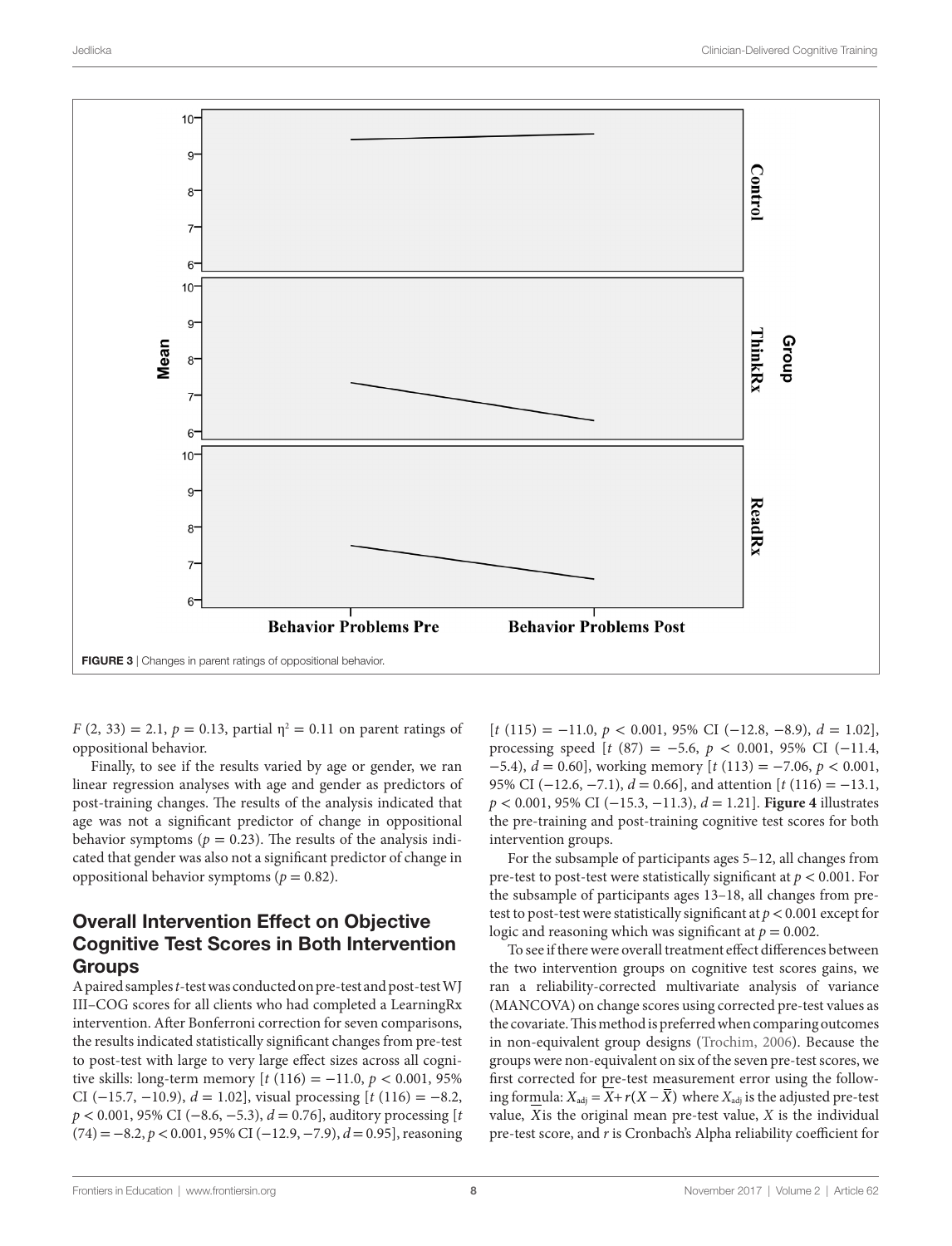

each Woodcock Johnson test. Then we ran the MANCOVA using the adjusted pre-test values. There were no significant differences in cognitive test score gains between the two treatment groups (all *p*s > 0.05). Multiple regression on number of training hours as a predictor of cognitive test gains was not significant ( $p = 0.053$ ).

For the subsample of intervention participants ages 5–12, we ran a reliability-corrected multivariate analysis of variance (MANCOVA) on change scores using corrected pre-test values as the covariate. There was no significant difference between intervention groups on any of the cognitive test measures (*p*s > 0.05). Multiple regression on number of training hours as a predictor of cognitive test gains was not significant ( $p = 0.14$ ). For the subsample of intervention participants ages 13–18, we ran a reliabilitycorrected multivariate analysis of variance (MANCOVA) on change scores using corrected pre-test values as the covariate. There was no significant difference between intervention groups on any of the cognitive test measures (*p*s > 0.05). Multiple regression on number of training hours as a predictor of cognitive test gains was not significant ( $p = 0.56$ ).

# DISCUSSION AND CONCLUSION

The current study examined academic, behavioral, and cognitive changes following completion of a LearningRx cognitive training program. First, changes in parent-reported academic difficulty and oppositional behavior ratings were compared across three groups: 60-h ThinkRx, 120-h ReadRx, and controls. Three of the four hypotheses were supported. First, we hypothesized that clients who completed cognitive training would have reduced symptoms of academic difficulty as reported by parents. As hypothesized, completion of a LearningRx cognitive training program was associated with reduced symptoms of academic difficulty, and there was a statistically significant difference between the intervention groups and the control group overall on all

<span id="page-8-0"></span>measures of academic difficulty following cognitive training. That is, the intervention groups overall realized a significant reduction in academic difficulty ratings following training including paying attention, remembering, basic reading, visualization, problemsolving, and speed of completing schoolwork which supported our initial hypothesis.

The analyses of subsamples by age group revealed some interesting trends, though. For example, among the 13–18-year old participants, only the ThinkRx intervention group saw significantly greater reductions in academic difficulty ratings compared with the control group. There are several possible explanations for this finding. First, the ThinkRx group of teenagers began the program with higher cognitive skills than teenagers in the ReadRx group as illustrated in **[Figure 4](#page-8-0)**. Teens in the ThinkRx group may have more cognitive flexibility and were able to more rapidly transfer their improved thinking skills to learning. Alternatively, teens who need an intensive sound-to-code reading intervention like ReadRx may have greater classroom struggles than teens who already have strong reading skills. This suggests to us that the ReadRx group may take longer to apply new learning skills or may need additional training before the training effects will transfer to new academic habits. It indeed illustrates an example of the achievement gap in adolescent literacy. For school-age children, the ReadRx training procedures are timely and should enable young children to participate in the ongoing reading instruction in the classroom at school. In contrast, teenagers may need tutoring following the completion of the ReadRx intervention in order to catch up to their peers in content-based coursework where their deficient reading skills may have impeded knowledge acquisition.

Another interesting trend in the age group analyses was that only the ReadRx intervention participants in the younger age group saw significantly greater reductions in academic difficulty ratings compared with the control group on measures of four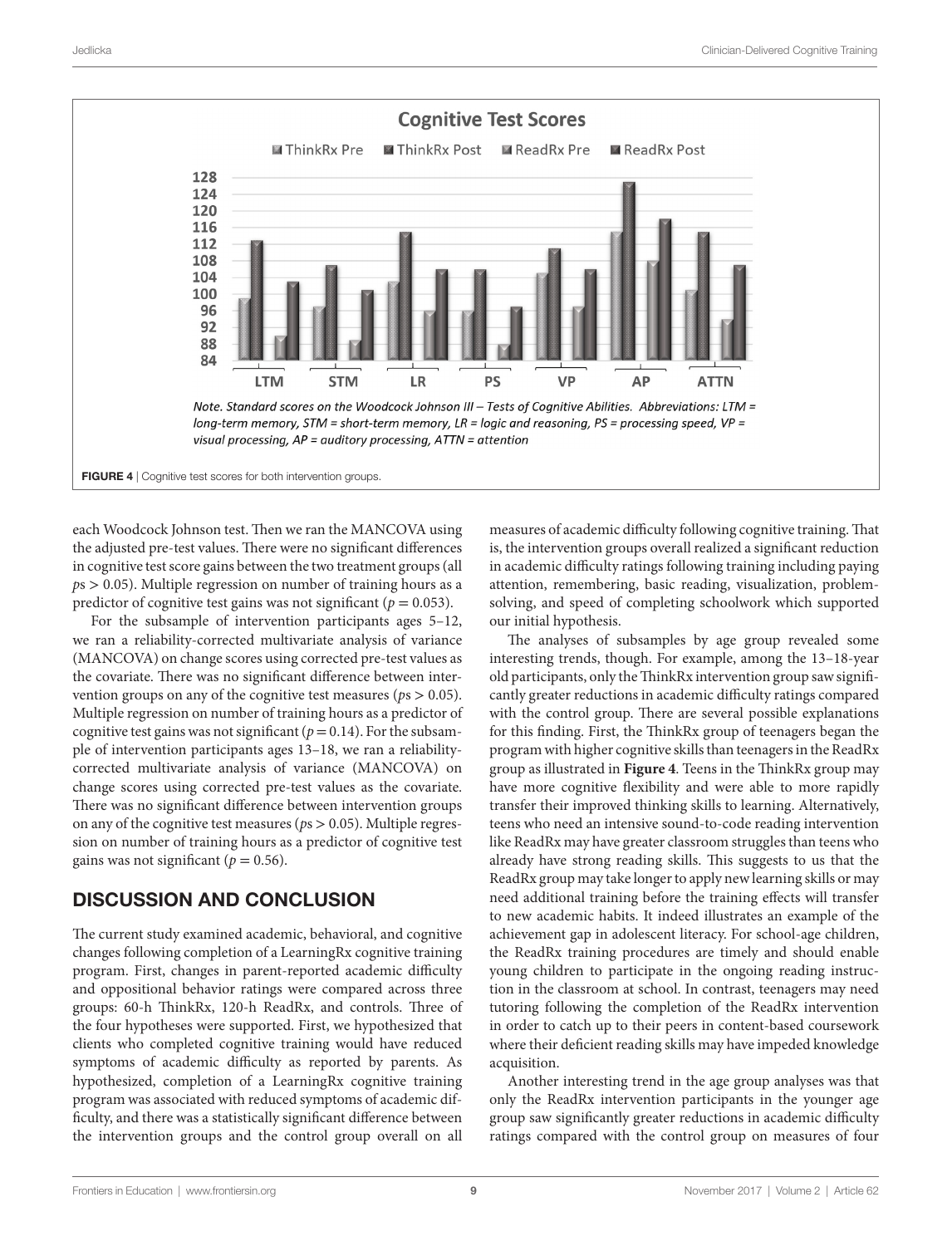learning skills: paying attention, remembering instructions and facts, problem-solving, and visualization. Perhaps children in the 5–12 age range require intensive reading instruction in additional to basic cognitive training in order to see transfer of training to observable learning skills. The ReadRx program is not delivered in isolation but through cognitive training exercises, so it is plausible that the school-age participants needed a full 120 h of training to realize transfer of gains in those four areas.

Our second hypothesis reading change in oppositional behavior ratings was not supported. Although the differences in oppositional behavioral ratings between the intervention and control groups were not statistically significant, this finding is important in parsing out the specific effects of the training. That is, it is a differential finding. The program does not target oppositional behavior, so it should not have been expected that the program would change oppositional behavior ratings. Instead, the program targets cognitive skills. Any transfer effects should relate to those targeted areas. For example, transfer effects of the training to reduction in parent ratings on *difficulty paying attention* can be traced to the intense focus of the intervention on building attention skills. A key component of LearningRx cognitive training is the use of deliberate distractions rather than the elimination of environmental stimuli. Deliberate distractions are built in to the training sessions to tax the client's capacity for sorting and evaluating the importance of incoming information. Multiple training tasks target sustained, divided, and selective attention skills.

Transfer to the ratings of *speed of work* can also be attributed to the focus of the training tasks. Twelve of the 24 training procedures in the ThinkRx program and additional 12 training procedures in the ReadRx program all target the remediation of processing speed. Nearly, all training procedures include the use of a stopwatch to ensure progressively faster response or completion times for each task. Tasks that require the use of the metronome are also sequenced from 60 to 160 beats per minute to increase speed of processing. For example, a participant is given 20 s to add or subtract a fixed number to every number in a given column. A version of the same training tasks includes responding with the correct sum or difference on beat to the metronome. Transfer of training to ratings of *remembering instructions and facts* is also attributable to the training procedures, including 12 tasks that target working memory, 5 tasks that target short-term memory, and 4 that target long-term memory. For example, clients are taught humorous and connected visual representations of all of the United States presidents and are trained to recite them in ascending and descending order within 50 s. Other memory training tasks utilize computation, dual-taskings, and visual and auditory prompts that target associations as well as rote memory. The transfer of training effects to decreased difficulty ratings on *problem-solving* and *visualization* are also plausible given the focus of ThinkRx training tasks, including 16 training tasks that target visual processing skills such as visual discrimination, visual manipulation, visualization, and visual span with a variety of pictures and manipulatives. Another five tasks directly target reasoning skills with stories, concept cards, and manipulatives.

The transfer of training effects to ratings on *basic reading skills* is supported by the immense focus on auditory processing

skills targeted by both ThinkRx and ReadRx programs. Six of the ThinkRx procedures and all 16 of the ReadRx training procedures aim to increase skill in auditory analysis, blending, discrimination, and segmenting, as well as fluency and reading comprehension through intense drills and systematic instruction in phonics. Therefore, transfer of training effects to learnings skills is plausible versus transfer to oppositional behavior which is not addressed in either intervention.

In the second part of the study, we analyzed the objective cognitive testing outcomes for the two intervention groups. As hypothesized, students who completed a LearningRx cognitive training program realized significant improvements across all cognitive skills. Because the ReadRx intervention includes all of the ThinkRx training procedures as well, we anticipated and indeed saw no differences between the two intervention groups in cognitive test results. Therefore, both hypotheses regarding cognitive testing outcomes were supported. Had we collected comprehensive measures of reading before and after training, we may have noted some differences in outcomes between the intervention groups. That is certainly an area worthy of future study. Regardless, the gains across all cognitive skill measures suggest that both intervention programs were associated with increased cognitive skills in both age groups studied.

The results of this study indicate some transfer of training effects to functional benefits. By targeting the underlying cognitive skills necessary for learning, individual learning skills improved in clients who completed a LearningRx training program. A reduction in parent-reported academic difficulty ratings was found across all areas overall. This suggests broad generalization of benefits from targeted cognitive training to the academic skills. Aligned with Feuerstein's ([Feuerstein, 1990\)](#page-11-6) theory of structural cognitive modifiability, the intensive oneon-one intervention used in this current study was associated with multiple academic skill improvements as reported by parents. This finding suggests that the ThinkRx and ReadRx curricula may be contenders for use in a response-to-intervention environment for clients with overall learning struggles.

The results are encouraging but there are several limitations that should be addressed. First, part of the data collected was based on parent-reported symptoms. Although the tool was previously validated, there is a risk of response bias with any self-report questionnaire ([Breakwell et al., 2002\)](#page-10-3). However, the use of parentreports is supported in the existing research including language assessment [\(Boudreau, 2005\)](#page-10-4), social-emotional competencies [\(Merrell et al., 2011\)](#page-11-38), executive functions ([Parrish et al., 2007](#page-11-39)), child health and academic achievement ([Bevans et al., 2012](#page-10-5)), and cognitive functioning ([Limbers et al., 2009](#page-11-40)). Although not blind to the intervention condition and, therefore, not completely free of the risk of bias, we find much value in the ecological validity of the parent ratings. This was a clinical sample—actual clients who were trained in learning centers around the country. The parent ratings are representative of what we see day to day rather than the results of laboratory-controlled research. This is an example of strong ecological validity because it so closely approximates the real-life phenomenon we are investigating ([Nestor and](#page-11-41)  [Schutt, 2014](#page-11-41))—parent views on changes in their children with or without cognitive training. In addition, the gains shown on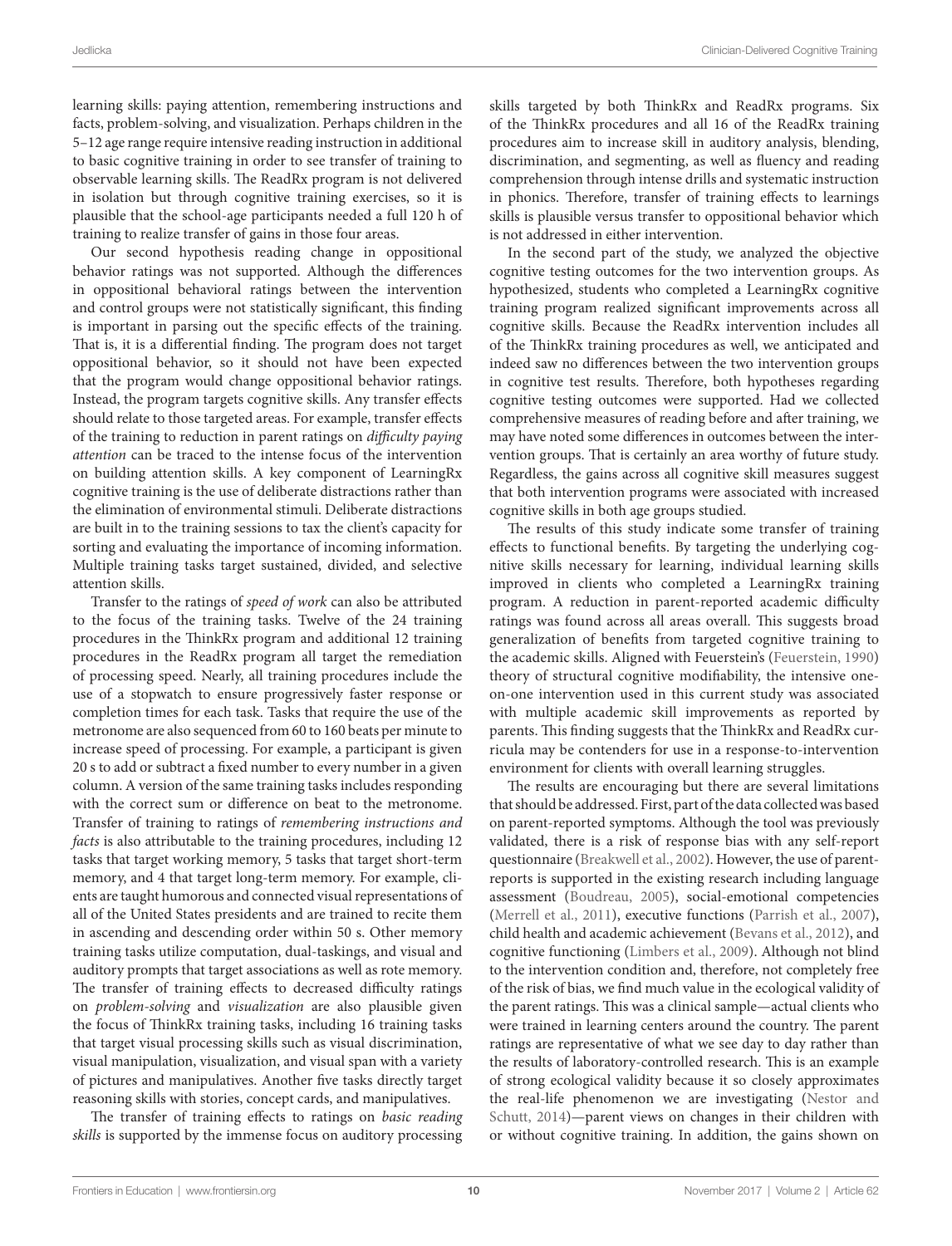the standardized tests of participants in the intervention groups serve to mitigate the risk of drawing conclusions based solely on parent-reports.

Another limitation is the non-random nature of the study sample. The non-equivalent group design presents a potential selection threat to internal validity. However, the inclusion of pre-test scores as a covariate provides a statistical control for that threat by accounting for group differences at pre-test. Another potential limitation is the difference in pre-training parent ratings on three measures: remembering, visualization, and basic reading skills. The results of changes in those variables should be interpreted with caution. Additionally, cognitive test scores were only available for the intervention groups. However, other studies on LearningRx programs reported statistically significant differences following the intervention on standardized measures of intelligence and cognitive functioning compared with controls ([Gibson et al., 2015;](#page-11-10) [Carpenter et al., 2016;](#page-11-12) [Hill et al., 2016\)](#page-11-42). The current findings simply supplement the parent-reported improvements in the intervention groups by providing an additional dataset to consider.

A final limitation of the study is the inability to track dose– response outcomes using archived data. This would be an important area for future research in order to determine the minimum number of training hours needed to create change. The intervention is lengthy and expensive, so it would be valuable to evaluate the dose–response relationship in order to make the program as cost effective as possible to avail the program to the widest number of people who might benefit from the intervention.

Finding research-based interventions to remediate academic skills for clients with learning disabilities is a priority among educators worldwide, particularly in response to the Nation's Report Card description of percentages of below basic readers among clients with learning disabilities (U.S. Department of Education, Institute of Education Sciences, National Center for Education Statistics, [2015](#page-11-1)). Further, the 70% failure rate and high percentage of disciplinary actions associated with learning disabilities ([Cortiella and Horowitz, 2014\)](#page-11-0) necessitates action to find effective interventions for both academic skills and behavior. In addition to traditional academic intervention methods such as tutoring and supplemental services offered as part of a responseto-intervention program, current research also suggests that cognitive skills training may be an effective way to improve academic performance ([Holmes and Gathercole, 2014](#page-11-3)). The current study suggests these prior suggestions may have some merit.

The completion of the 120 h, clinician-delivered ReadRx cognitive training program was associated with parent-reported

## REFERENCES

- <span id="page-10-0"></span>Avtzon, S. A. (2012). Effect of neuroscience-based cognitive skill training on growth of cognitive deficits associated with learning disabilities in children grades 2-4. *Learn. Disabil.* 18, 111–122.
- <span id="page-10-1"></span>Barkl, S., Porter, A., and Ginns, P. (2012). Cognitive training for children: effects on inductive reasoning, deductive reasoning, and mathematical achievement in an Australian school setting. *Psychol. Sch.* 49, 828–842. doi:[10.1002/pits.21638](https://doi.org/10.1002/pits.21638)
- <span id="page-10-2"></span>Beck, S. J., Hanson, C. A., Puffenberger, S. S., Benninger, K. L., and Benninger, W. B. (2010). A controlled trial of working memory training for children and

improvements in ratings of academic difficulty across all skills for school-age participants with learning struggles, including statistically significant differences in paying attention, remembering instructions and facts, basic reading, visualization, problem-solving, and speed of completing schoolwork compared with controls. School-age participants in the ReadRx program also achieved statistically significant changes across all cognitive skills as measured by the WJ III Tests of Cognitive Abilities. Further, parents of school-age participants in the ThinkRx group reported statistically significant improvements in speed of work and basic reading skills compared with controls. School-age ThinkRx participants also achieved statistically significant changes across all cognitive skills as measured by the WJ III. The completion of the 60 h, clinician-delivered ThinkRx cognitive training program was associated with parent-reported improvements in ratings of academic difficulty across five skills for teenage participants with learning struggles, including statistically significant differences in paying attention, remembering instructions and facts, basic reading, problem-solving, and speed of completing schoolwork compared with controls. Teenage ThinkRx and ReadRx participants also achieved statistically significant changes across all cognitive skills as measured by the WJ III.

Although these results cannot support a cause-and-effect conclusion about efficacy, the implication of these findings is that a one-on-one cognitive training program with and without a reading component may be a useful adjunct to current intervention protocols for children with learning struggles. This is the first study to examine functional or academic skill changes following a LearningRx cognitive training program. In future research, transfer to actual academic outcomes such as grades should be explored.

# AUTHOR CONTRIBUTIONS

The current study was conducted by a single author, EJ, who designed the study, collected and analyzed the data, and crafted all parts of the manuscript.

## ACKNOWLEDGMENTS

The current study was conducted as part of the author's doctoral dissertation while at Capella University. The author would like to acknowledge John Malpass, PhD who served as dissertation mentor and dissertation committee chairperson.

adolescent with ADHD. *J. Clin. Child Adolesc. Psychol.* 39, 825–836. doi[:10.1080/15374416.2010.517162](https://doi.org/10.1080/15374416.2010.517162)

- <span id="page-10-5"></span>Bevans, K. B., Riley, A. W., and Forrest, C. B. (2012). Development of the healthy pathways parent-report scales. *Qual. Life Res.* 21, 1755–1770. doi[:10.1007/](https://doi.org/10.1007/s11136-012-0111-0) [s11136-012-0111-0](https://doi.org/10.1007/s11136-012-0111-0)
- <span id="page-10-4"></span>Boudreau, D. (2005). Use of a parent questionnaire in emergent and early literacy assessment of preschool children. *Lang. Speech Hear. Serv. Sch.* 36, 33–47. doi[:10.1044/0161-1461\(2005/004\)](https://doi.org/10.1044/0161-1461(2005/004))
- <span id="page-10-3"></span>Breakwell, G. M., Hammond, S., and Fife-Schaw, C. (2002). *Research Methods in Psychology*, 2nd Edn. London, England: SAGE.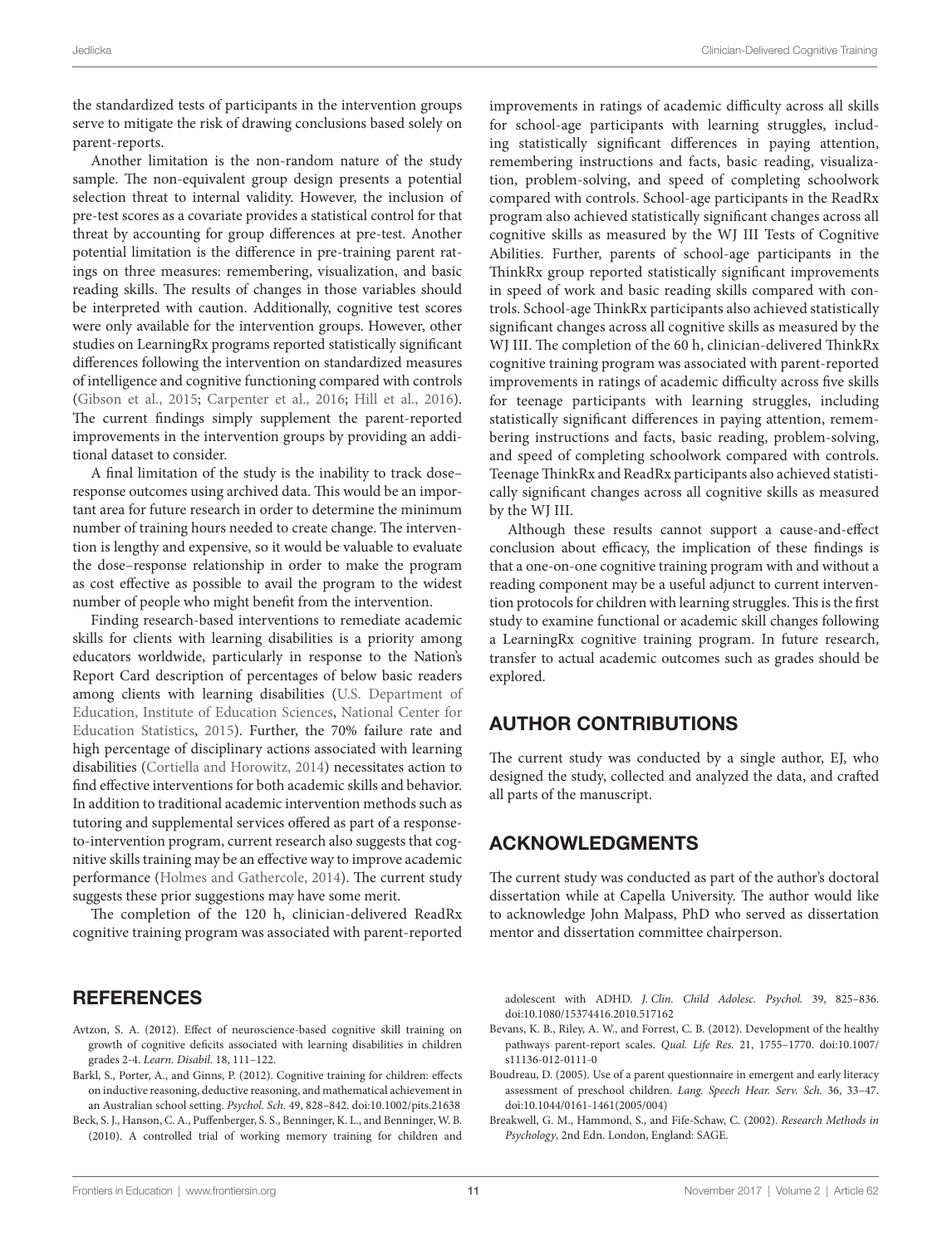- <span id="page-11-12"></span>Carpenter, D., Ledbetter, C., and Moore, A. L. (2016). LearningRx cognitive training effects in children ages 8-14: a randomized controlled study. *Appl. Cognitive Psychol.* 30, 815–826. doi[:10.1002/acp.3257](https://doi.org/10.1002/acp.3257)
- <span id="page-11-28"></span>Chacko, A., Bedard, A. C., Marks, D. J., Feirsen, N., Uderman, J. Z., Chimiklis, A., et al. (2014). A randomized clinical trial of Cogmed Working Memory Training in school-age children with ADHD: a replication in a diverse sample using a control condition. *J. Child Psychol. Psychiatry* 55, 247–255. doi[:10.1111/](https://doi.org/10.1111/jcpp.12146) [jcpp.12146](https://doi.org/10.1111/jcpp.12146)
- <span id="page-11-0"></span>Cortiella, C., and Horowitz, S. H. (2014). *The State of Learning Disabilities: Facts, Trends and Emerging Issues*. National Center for Learning Disabilities. Available from: [https://www.ncld.org/wp-content/uploads/2014/11/2014-State-of-LD.](https://www.ncld.org/wp-content/uploads/2014/11/2014-State-of-LD.pdf) [pdf](https://www.ncld.org/wp-content/uploads/2014/11/2014-State-of-LD.pdf)
- <span id="page-11-9"></span>Dahlin, K. I. E. (2013). Working memory training and the effect on mathematical achievement in children with attention deficits and special needs. *J. Educ. Learn.* 2, 118–133. doi[:10.5539/jel.v2nlpll8](https://doi.org/10.5539/jel.v2nlpll8)
- <span id="page-11-19"></span>Dunning, D. L., and Holmes, J. (2014). Does working memory training promote the use of strategies on untrained working memory tasks? *Mem. Cognit.* 42, 854–862. doi:[10.3758/s13421-014-0410-5](https://doi.org/10.3758/s13421-014-0410-5)
- <span id="page-11-27"></span>Egeland, J., Aarlien, A. K., and Saunes, B.-K. (2013). Few effects of far transfer of working memory training in ADHD: a randomized controlled trial. *PLoS ONE* 8:e75660. doi:[10.1371/journal.pone.0075660](https://doi.org/10.1371/journal.pone.0075660)
- <span id="page-11-24"></span>Fals-Stewart, W., and Lucente, S. (1994). The effect of cognitive rehabilitation on the neuropsychological status of patients in drug abuse intervention who display neurocognitive impairment. *Rehabil. Psychol.* 39, 75–94. doi[:10.1037/h0080316](https://doi.org/10.1037/h0080316)
- <span id="page-11-25"></span>Farias, A. C., Cordeiro, M. L., Felden, A. P. G., Bara, T. S., Benko, C. R., Coutinho, D., et al. (2017). Attention-memory training yields behavioral and academic improvement sin children diagnosed with attention deficit hyperactivity disorder comorbid with a learning disorder. *Neuropsychiatr. Dis. Treat.* 13, 1761–1769. doi:[10.2147/NDT.S136663](https://doi.org/10.2147/NDT.S136663)
- <span id="page-11-6"></span>Feuerstein, R. (1990). "The theory of structural modifiability," in *Learning and Thinking Styles: Classroom Interaction*, eds B. Presseisen, R. Sternberg, K. Fischer, C. Knight, and R. Feuerstein (Washington, DC: National Education Association), 68–134.
- <span id="page-11-5"></span>Feuerstein, R., Feuerstein, R. S., and Falik, L. H. (2010). *Beyond Smarter: Mediated Learning and the Brain's Capacity for Change*. New York: Teacher's College Press.
- <span id="page-11-17"></span>Fiorello, C. A., and Primerano, D. (2005). Research into practice: Cattell-Horn-Carroll cognitive assessment in practice: eligibility and program development issues. *Psychol. Sch.* 42, 525–536. doi:[10.1002/pits.20089](https://doi.org/10.1002/pits.20089)
- <span id="page-11-2"></span>Fuchs, D., Compton, D. L., Fuchs, L. S., and Bryant, J. (2008). Making "secondary intervention" work in a three-tier responsiveness-to-intervention model: findings from the first-grade longitudinal reading study at the National Research Center on Learning Disabilities. *Read. Writ.* 21, 413–436. doi[:10.1007/](https://doi.org/10.1007/s11145-007-9083-9) [s11145-007-9083-9](https://doi.org/10.1007/s11145-007-9083-9)
- <span id="page-11-34"></span>Gibson, K. (2007). *Unlock the Einstein Inside: Applying New Brain Science to Wake Up the Smart in Your Child*. Colorado Springs, CO: LearningRx.
- <span id="page-11-35"></span>Gibson, K. (2014). *Learning Skills Rating Scale—Revised*. Colorado Springs, CO: LearningRx.
- <span id="page-11-10"></span>Gibson, K., Carpenter, D. M., Moore, A. L., and Mitchell, T. (2015). Training the brain to learn: beyond vision therapy. *Vision Dev. Rehabil.* 1, 120–129.
- <span id="page-11-33"></span>Gibson, K., Hanson, K., Mitchell, T., and Tenpas, D. (2003a). *ReadRx: Sound to Code Reading and Spelling Program*. Colorado Springs: LearningRx.
- <span id="page-11-32"></span>Gibson, K., Mitchell, T., and Tenpas, D. (2003b). *ThinkRx: Cognitive Training Procedures Workbook*. Colorado Springs: LearningRx.
- <span id="page-11-21"></span>Gillam, R. B., Loeb, D. F., Hoffman, L. M., Bohman, T., Champlin, C. A., Thibodeau, L., et al. (2008). The efficacy of Fast ForWord language intervention in school-age children with language impairment: a randomized controlled trial. *J. Speech Lang. Hear. Res.* 51, 97–119. doi[:10.1044/1092-4388\(2008/007\)](https://doi.org/10.1044/1092-4388(2008/007))
- <span id="page-11-26"></span>Gray, S. A., Chaban, P., Martinussen, R., Goldberg, R., Gotlieb, H., Kronitz, R., et al. (2012). Effects of a computerized working memory training program on working memory, attention, and academics in adolescents with severe LD and comorbid ADHD: a randomized controlled trial. *J. Child Psychol. Psychiatry* 53, 1277–1284. doi:[10.1111/j.1469-7610.2012.02592.x](https://doi.org/10.1111/j.1469-7610.2012.02592.x)
- <span id="page-11-29"></span>Green, C. T., Long, D. L., Green, D., Iosif, A., Dixon, J. F., Miller, M. R., et al. (2012). Will working memory training generalize to improve off-task behavior in children with attention-deficit/hyperactivity disorder? *Neurotherapeutics* 9, 639–648. doi:[10.1007/s13311-012-0124-y](https://doi.org/10.1007/s13311-012-0124-y)
- <span id="page-11-22"></span>Henry, L. A., Messer, D. J., and Nash, G. (2014). Testing for near and far transfer effects with a short, face-to-face adaptive working memory training intervention in typical children. *Infant Child Dev.* 23, 84–103. doi:[10.1002/icd.1816](https://doi.org/10.1002/icd.1816)
- <span id="page-11-42"></span>Hill, O. W., Zewelanji, S., and Faison, O. (2016). The efficacy of the LearningRx cognitive training program: modality and transfer effects. *J. Exp. Educ. Learn. Instruct. Cognit.* 84, 600–620. doi[:10.1080/00220973.2015.1065218](https://doi.org/10.1080/00220973.2015.1065218)
- <span id="page-11-3"></span>Holmes, J., and Gathercole, S. E. (2014). Taking working memory training from the laboratory into schools. *Educ. Psychol.* 34, 440–450. doi:[10.1080/01443410.](https://doi.org/10.1080/01443410.2013.797338) [2013.797338](https://doi.org/10.1080/01443410.2013.797338)
- <span id="page-11-11"></span>Jausovec, N., and Jausovec, K. (2012). Working memory training: improving intelligence—changing brain activity. *Brain Cogn.* 79, 96–106. doi:[10.1016/j.](https://doi.org/10.1016/j.bandc.2012.02.007) [bandc.2012.02.007](https://doi.org/10.1016/j.bandc.2012.02.007)
- <span id="page-11-13"></span>Karch, D., Albers, L., Renner, G., Lichtenauer, N., and von Kries, R. (2013). The efficacy of cognitive training programs in children and adolescents. *Deutsches Aerzteblatt Int.* 110, 643–652. doi[:10.3238/arztebl.2013.0643](https://doi.org/10.3238/arztebl.2013.0643)
- <span id="page-11-16"></span>Kearns, D. M., and Fuchs, D. (2013). Does cognitively focused instruction improve the academic performance of low-achieving clients? *Except. Child.* 79, 263–290.
- <span id="page-11-4"></span>Kozulin, A., and Presseisen, B. (1995). Mediated learning experience and psychological tools: Vygotsky's and Feurerstein's perspectives in a study of client learning. *Educ. Psychol.* 30, 67–75. doi[:10.1207/s15326985ep3002\\_3](https://doi.org/10.1207/s15326985ep3002_3)
- <span id="page-11-31"></span>Ledbetter, C., Faison, M. O., and Patterson, J. (2016). "Correlation of cognitive training gains and resting state functional connectivity," in *Society for Neuroscience* (San Diego, CA).
- <span id="page-11-40"></span>Limbers, C. A., Heffer, R. W., and Varni, J. W. (2009). Health-related quality of life and cognitive functioning from the perspective of parents of school-aged children with asperger's syndrome utilizing the PedsQL(TM). *J. Autism Dev. Disord.* 39, 1529–1541. doi[:10.1007/s10803-009-0777-5](https://doi.org/10.1007/s10803-009-0777-5)
- <span id="page-11-36"></span>McGrew, K. S., Schrank, F. A., and Woodcock, R. W. (2007). *Woodcock-Johnson III Normative Update*. Rolling Meadows: Riverside Publishing.
- <span id="page-11-15"></span>Melby-Lervag, M., and Hulme, C. (2016). There is no convincing evidence that working memory training is effective: a reply to Au et al. (2014) and Karbach and Verhaeghen (2014). *Psychon. Bull. Rev.* 23, 324–330. doi[:10.3758/](https://doi.org/10.3758/s13423-015-0862-z) [s13423-015-0862-z](https://doi.org/10.3758/s13423-015-0862-z)
- <span id="page-11-38"></span>Merrell, K. W., Felver-gant, J., and Tom, K. M. (2011). Development and validation of a parent report measure for assessing social-emotional competencies of children and adolescents. *J. Child Fam. Stud.* 20, 529–540. doi[:10.1007/](https://doi.org/10.1007/s10826-010-9425-0) [s10826-010-9425-0](https://doi.org/10.1007/s10826-010-9425-0)
- <span id="page-11-30"></span>Moore, A. L., and Wainer, H. (2016). *LearningRx Client Outcomes and Research Results*. Colorado Springs, CO: Gibson Institute of Cognitive Research.
- <span id="page-11-41"></span>Nestor, P. G., and Schutt, R. K. (2014). *Research Methods in Psychology: Investigating Human Behavior*, 2nd Edn. Thousand Oaks, CA: SAGE.
- <span id="page-11-7"></span>Nouchi, R., Taki, Y., Takeuchi, H., Hashizume, H., Nozawa, T., Kambara, T., et al. (2013). Brain training game boosts executive functions, working memory and processing speed in the young adults: a randomized controlled trial. *PLoS ONE* 8:e55518. doi[:10.1371/journal.pone.0055518](https://doi.org/10.1371/journal.pone.0055518)
- <span id="page-11-39"></span>Parrish, J., Geary, E., Jones, J., Raj, S., Hermann, B., and Seidenberg, M. (2007). Executive functioning in childhood epilepsy: parent-report and cognitive assessment. *Dev. Med. Child Neurol.* 49, 412–416. doi[:10.1111/j.1469-8749.2007.](https://doi.org/10.1111/j.1469-8749.2007.00412.x) [00412.x](https://doi.org/10.1111/j.1469-8749.2007.00412.x)
- <span id="page-11-23"></span>Rabipour, S., and Raz, A. (2012). Training the brain: fact and fad in cognitive and behavioral remediation. *Brain Cogn.* 79, 159–179. doi:[10.1016/j.](https://doi.org/10.1016/j.bandc.2012.02.006) [bandc.2012.02.006](https://doi.org/10.1016/j.bandc.2012.02.006)
- <span id="page-11-14"></span>Redick, T. S., Shipstead, Z. A., Harrison, T. L., Hicks, K. L., Fried, D. E., Hambrick, D. Z., et al. (2013). No evidence if intelligence improvement after working memory training: a randomized placebo-controlled study. *J. Exp. Psychol.* 142, 359–379. doi[:10.1037/a0029082](https://doi.org/10.1037/a0029082)
- <span id="page-11-18"></span>Shiran, A., and Breznitz, Z. (2011). The effect of cognitive training on recall range and speed of information processing in the working memory of dyslexic and skilled readers. *J. Neurolinguistics* 24, 524–537. doi:[10.1016/j.neuroling.](https://doi.org/10.1016/j.neuroling.
2010.12.001) [2010.12.001](https://doi.org/10.1016/j.neuroling.
2010.12.001)
- <span id="page-11-8"></span>Smith, G. N. L., Conway, C. M., Bauernschmidt, A., and Pisoni, D. B. (2015). Can we improve structured sequence processing? Exploring the direct and indirect effects of computerized training using a mediational model. *PLoS ONE* 10:e0127148. doi[:10.1371/journal.pone.0127148](https://doi.org/10.1371/journal.pone.0127148)
- <span id="page-11-20"></span>Titz, C., and Karbach, J. (2014). Working memory and executive functions: effects of training on academic achievement. *Psychol. Res.* 78, 852–868. doi[:10.1007/](https://doi.org/10.1007/s00426-013-0537-1) [s00426-013-0537-1](https://doi.org/10.1007/s00426-013-0537-1)
- <span id="page-11-37"></span>Trochim, W. (2006). "The nonequivalent groups design," in *The Research Methods Knowledge Base*, 2nd Edn, ed. W. M. K. Trochim. Available from: [https://www.](https://www.socialresearchmethods.net/kb/quasnegd.php) [socialresearchmethods.net/kb/quasnegd.php](https://www.socialresearchmethods.net/kb/quasnegd.php)
- <span id="page-11-1"></span>U.S. Department of Education, Institute of Education Sciences, National Center for Education Statistics. (2015). *National Assessment of Educational*